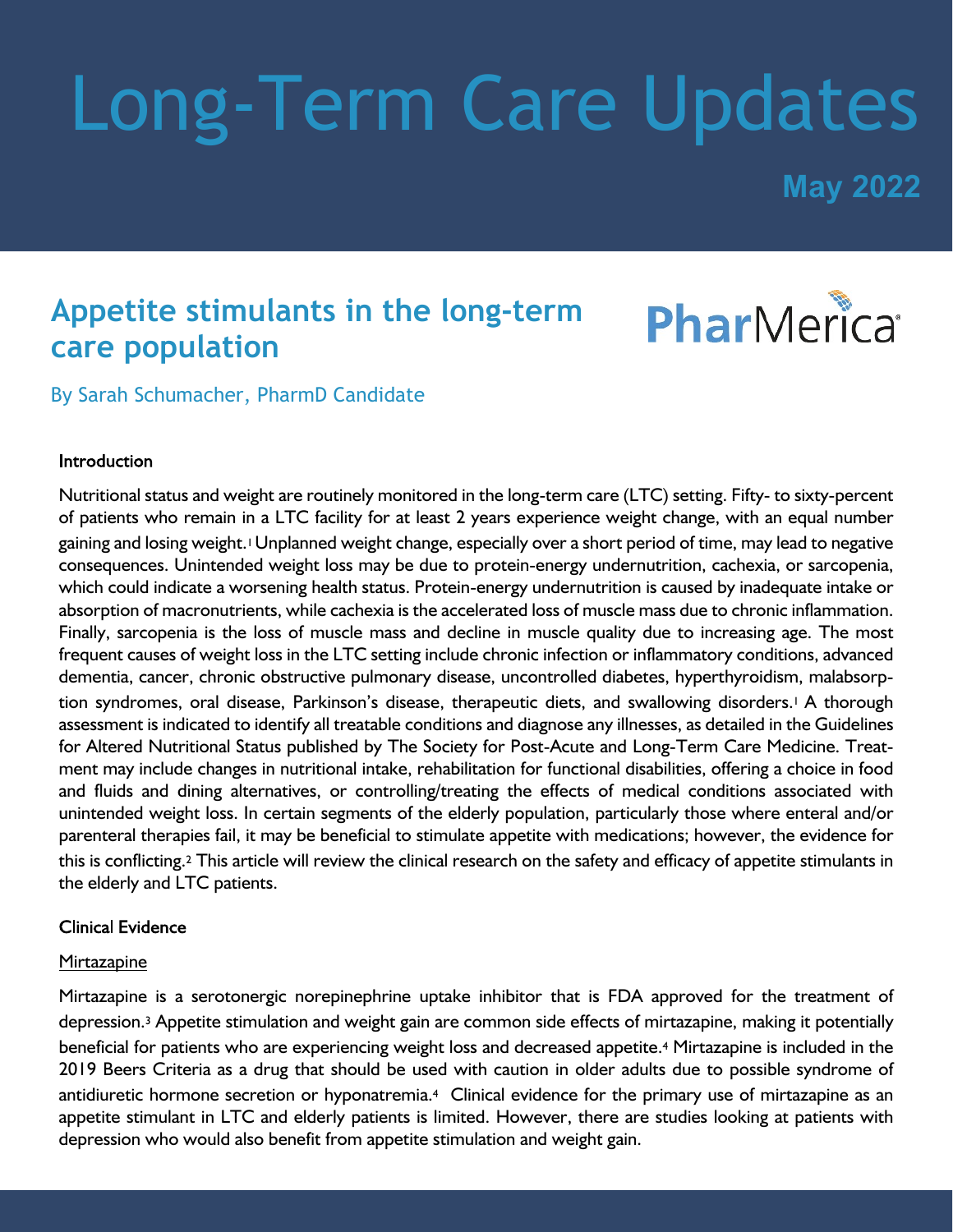A retrospective study was published as a letter to the editor in the *Journal of the American Geriatric Society* in 2002 that examined weight change associated with mirtazapine in depressed patients in a LTC setting. Patients taking sertraline served as the comparator group. Patients were included if they had a diagnosis of depression or dementia with depression. Patients were 59 to 98 years of age with an average age of 83.6 years. Twenty-five patients were treated with mirtazapine (average dose of 15mg/day), and 25 patients were treated with sertraline (average dose of 61mg/day) for four months. Weight was measured at baseline and after the four months of treatment. The mean weight gain in the mirtazapine group was 2.65 pounds versus 2.68 pounds in the sertraline group, a difference that was not statistically significant. The researchers concluded that mirtazapine may lack a weight gain benefit in this population. They also noted that observed weight gain may have been the result of improved depression.<sup>5</sup>

Mihara et al. published a retrospective cohort study in 2005 examining weight change associated with mirtazapine compared to non-tricyclic antidepressants (non-TCAs) in nursing facility residents. Elderly patients (n=189) ≥65 years of age who had a new episode or diagnosis of depression and stayed in the same facility for at least eight months were selected for inclusion. Weight change was measured at three and six months. In patients taking mirtazapine, change in weight at three months was -0.55 pounds, and -0.30 pounds at six months. The weight change for the mirtazapine group was not significantly different than that seen in the non-TCAs group at three and six months. However, fluoxetine was associated with a 3.8 pound weight gain relative to mirtazapine at three months ( $p=0.05$ ). The researchers concluded that the study showed the impact on weight in patients taking mirtazapine was not significantly different than that seen in patients taking non-TCA antidepressants, with the exception of fluoxetine, after controlling for factors such as baseline weight, gender, and comorbid diseases.<sup>6</sup>

#### Megestrol Acetate

Megestrol acetate (MA) is a progestational agent that was originally used as a contraceptive agent. It has a strong impact on appetite and weight gain and is currently FDA approved for the treatment of HIV associated weight loss.3 Even though there are studies evaluating the use of this agent in the LTC and elderly population, the outcomes are mixed. MA is also associated with unwanted side effects such as fluid retention, nausea, glucose intolerance, venous thromboembolism, and adrenal insufficiency.3 Additionally, MA may increase all-cause mortality in the LTC and elderly population.8 The 2019 Beers Criteria include MA as a potentially inappropriate medication for use in elderly adults because its minimal effect on weight gain is outweighed by the potential for thrombotic events and possible increased risk of death.<sup>4</sup>

In 2000, Yeh et. al published a randomized, double-blind trial comparing the effects of MA oral suspension 800mg/day versus placebo on weight in geriatric nursing home patients. The study period was 12 weeks with a 13 week follow up period. Sixty-nine nursing home patients with weight loss ≥5% of usual body weight over the previous 3 months or body weight 20% below their ideal body weight were selected for inclusion. The median age was around 76 years. The primary outcome was measured by weight and appetite change. At week 12 (conclusion of the study), there were no significant differences in weight gain between groups, but patients taking MA reported significantly greater improvement in appetite, enjoyment of life, and well-being. At week 20 (post-treatment period), 45.5% of MA patients had gained at least 1.82kg (4 pounds), compared to 25% of placebo patients (p=0.037). Similar results were found at week 25: 61.9% of MA patients gained at least 1.82 kg, compared to 21.7% of placebo patients ( $p=0.013$ ). The researchers concluded that given the results, a multi-center trial may be warranted evaluating MA and its mechanism of action with regards to appetite stimulation, weight gain, and survival in the geriatric population.<sup>7</sup> A limitation of this study was a predominantly male study population.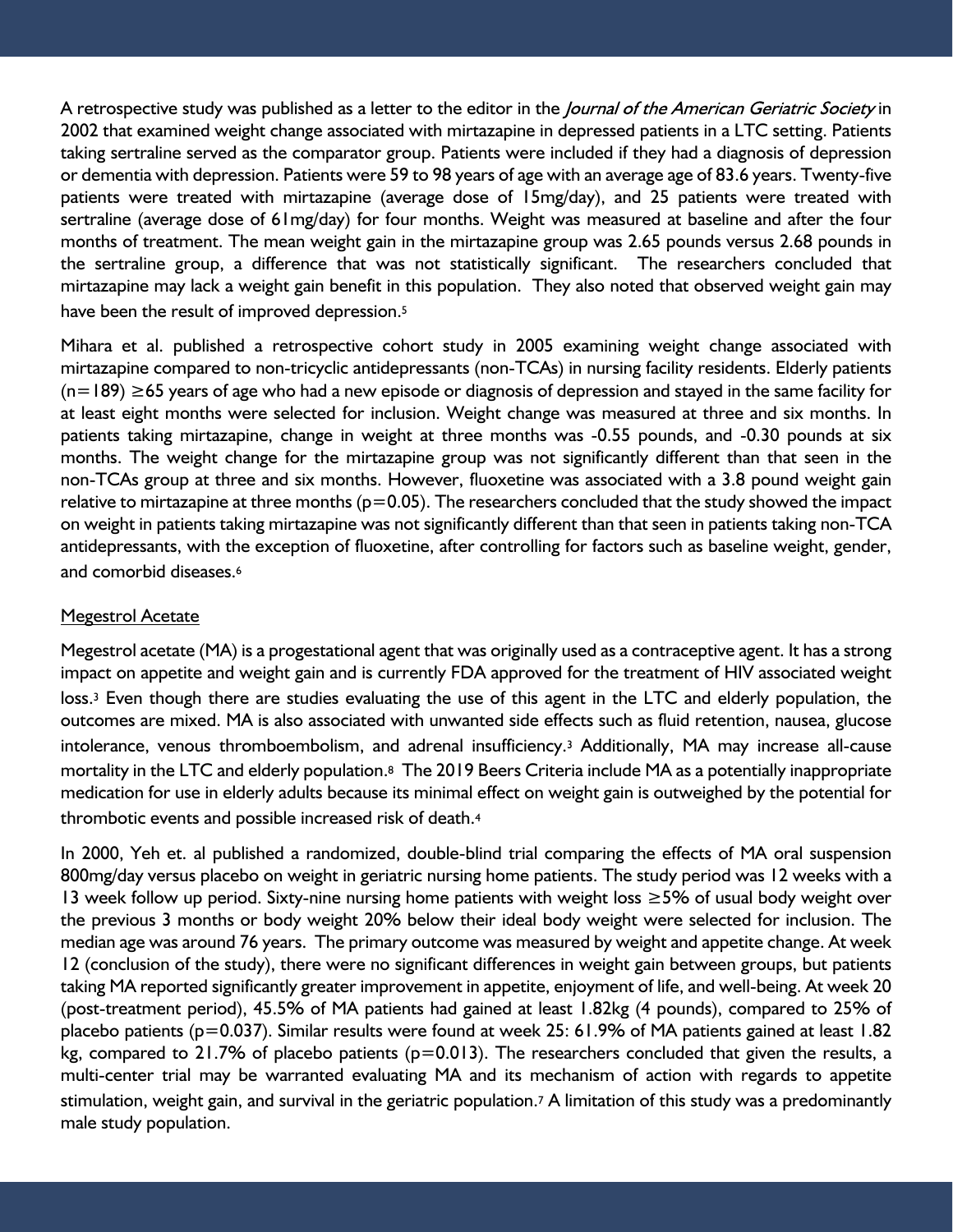Bodenner et al. published a retrospective cohort study in 2007 evaluating the association between MA and mortality among nursing home residents with clinically significant weight loss. Residents who received MA therapy within 30 days of their weight loss documentation were matched (1:2) with non-MA-treated residents. A total of 709 patients (mean age 84.1 years) who received MA therapy were matched with 1418 non-MAtreated patients (mean age 84.2 years). Results showed that the median survival of the MA-treated patients (23.9 months; 95% CI 20.2-27.5) was significantly less than untreated residents (31.2 months; 95% CI 27.8-35.9) [p<0.001]. Baseline weight for the MA-treated patients was 121.0 pounds, compared to 122.0 pounds in non-MA patients. In the MA-treated patients, median weight at three and six months was 119.0 pounds and 120.0 pounds, respectively. For the non-MA-treated group, median weight at three and six months was 122.0 pounds and 124.0 pounds, respectively. The researchers concluded that MA treatment in elderly LTC residents with significant weight loss was associated with a significant increase in all-cause mortality without a significant increase in weight. Randomized, prospective trials are needed to fully evaluate the morbidity and mortality associated with the use of MA in elderly LTC populations.<sup>8</sup>

#### Dronabinol

Dronabinol is a synthetic form of tetrahydrocannabinol, which is similar to the active ingredient in cannabis.<sup>3</sup> Dronabinol is FDA-approved to treat chemotherapy-induced nausea/vomiting refractory to conventional antiemetic agents and for the treatment of anorexia associated with weight loss in patients with HIV. It has also been used off-label as an appetite stimulant in the treatment of anorexia in patients with cancer.4 Dronabinol has not been well studied in older adults.

Wilson et al. published a retrospective observational study in 2007 examining the effects of a 12 week course of dronabinol among residents in five LTC facilities with anorexia and weight loss. Twenty-eight patients were included in the study and the mean age was 79.5 years (range 46-98). Fifteen patients (53.5%) gained weight while taking dronabinol, of which 10 gained more than 5 pounds. Five patients gained less than 5 pounds. Overall, the mean weight gain while taking dronabinol was  $3 +/-8.01$  pounds (p=0.2). Eleven subjects lost weight, and these patients were younger than those that gained weight (70.9 years vs. 90.8 years). The therapy was overall well tolerated with a trend towards weight gain in LTC residents treated with dronabinol; however, the weight gain was not statistically significant.<sup>9</sup> The authors also concluded that dronabinol may have an increased risk of death, but no tests were performed to explore their hypothesis.<sup>3</sup> Further prospective studies are needed to evaluate the effects of dronabinol in the LTC population.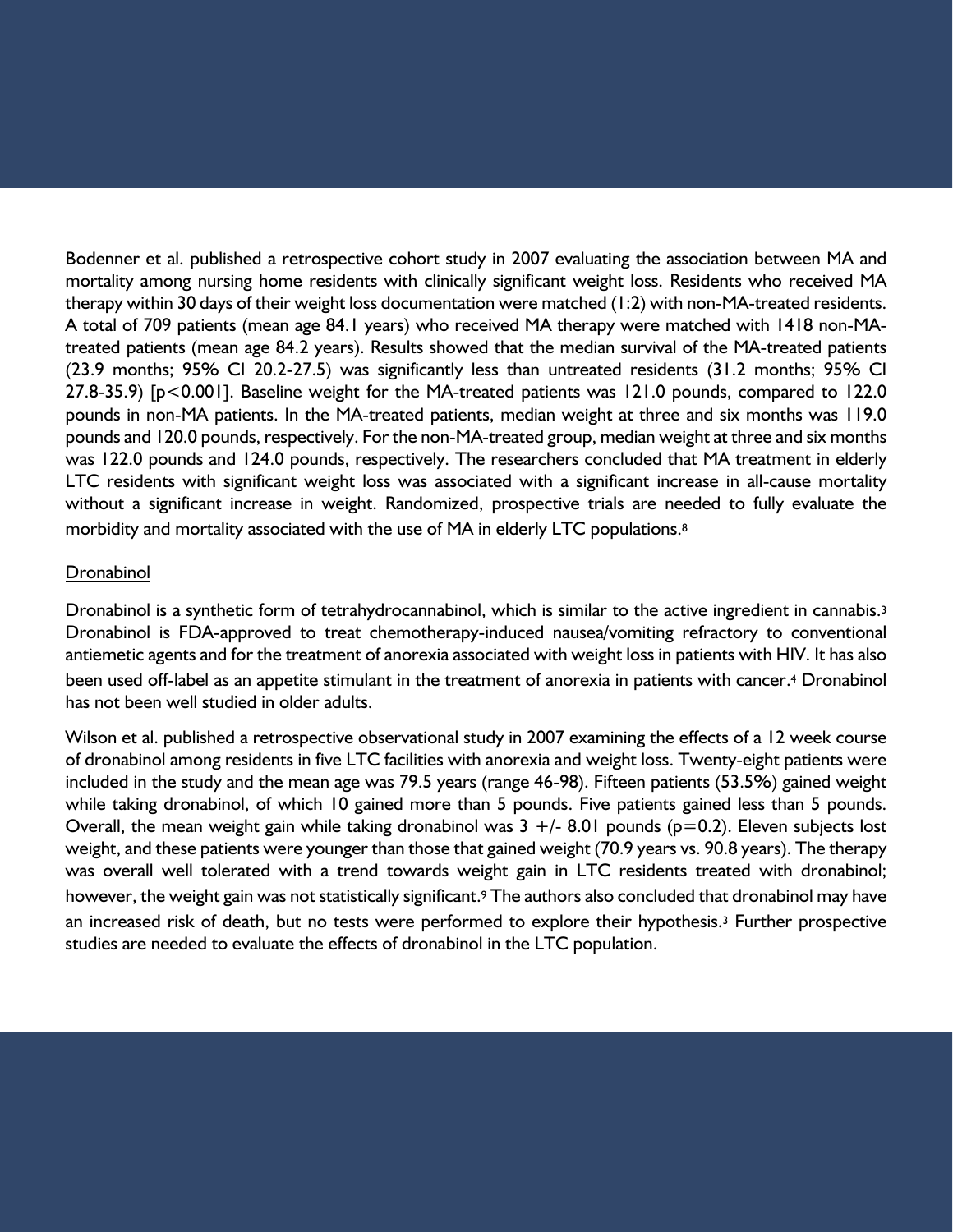#### Cyproheptadine

Cyproheptadine is an antihistamine that is used off-label for the treatment of anorexia.4 This medication has anticholinergic effects in older patients, which limits its use in the LTC population. Because of these anticholinergic effects, cyproheptadine is included in the Beers Criteria as a potentially inappropriate medication to use in older adults.<sup>4</sup> Research related to this this medication is mainly found in the pediatric population, as well as in the treatment of weight loss in cancer and anorexia nervosa.<sup>3</sup> One recently published study demonstrated efficacy and good tolerability of cyproheptadine in poor appetite, but the study population was aged 19-64.<sup>10</sup>

#### Ghrelin mimetics

Ghrelin is an endogenous growth hormone secretagogue (GHS) that has been shown to stimulate appetite and increase fat-free mass. Capromorelin is an oral GHS that stimulates GHS-1 alpha receptors. There have been studies assessing the use of growth hormones in older adults to increase body composition and physical performance.<sup>11</sup> While capromorelin has shown promise, it remains investigational in the United States.

#### Conclusion

Several medications have been studied for their role as potential appetite stimulants in the elderly population. Most have shown minimal effect on weight gain and have been limited by adverse events. Mirtazapine has been compared to other antidepressants in patients with depression who would also benefit from weight gain. The studies showed no improvement in weight gain with mirtazapine compared to other antidepressants. Additionally, dronabinol did not show a statistically significant difference in weight compared to baseline in the LTC population. MA has shown benefit in weight gain, but has also been associated with an increase in all-cause mortality in elderly patients. Cyproheptadine has been used for weight gain in the pediatric population, but should be avoided in the elderly population due to anticholinergic side effects. The oral GHS agent capromorelin may improve body composition and physical function in adults; however, it remains investigational in the United States. Overall, evidence for the use of appetite stimulants in the elderly population is limited and the studies tend to be dated. Newer, more robust studies are necessary to determine the best therapeutic options for weight gain in these patients.